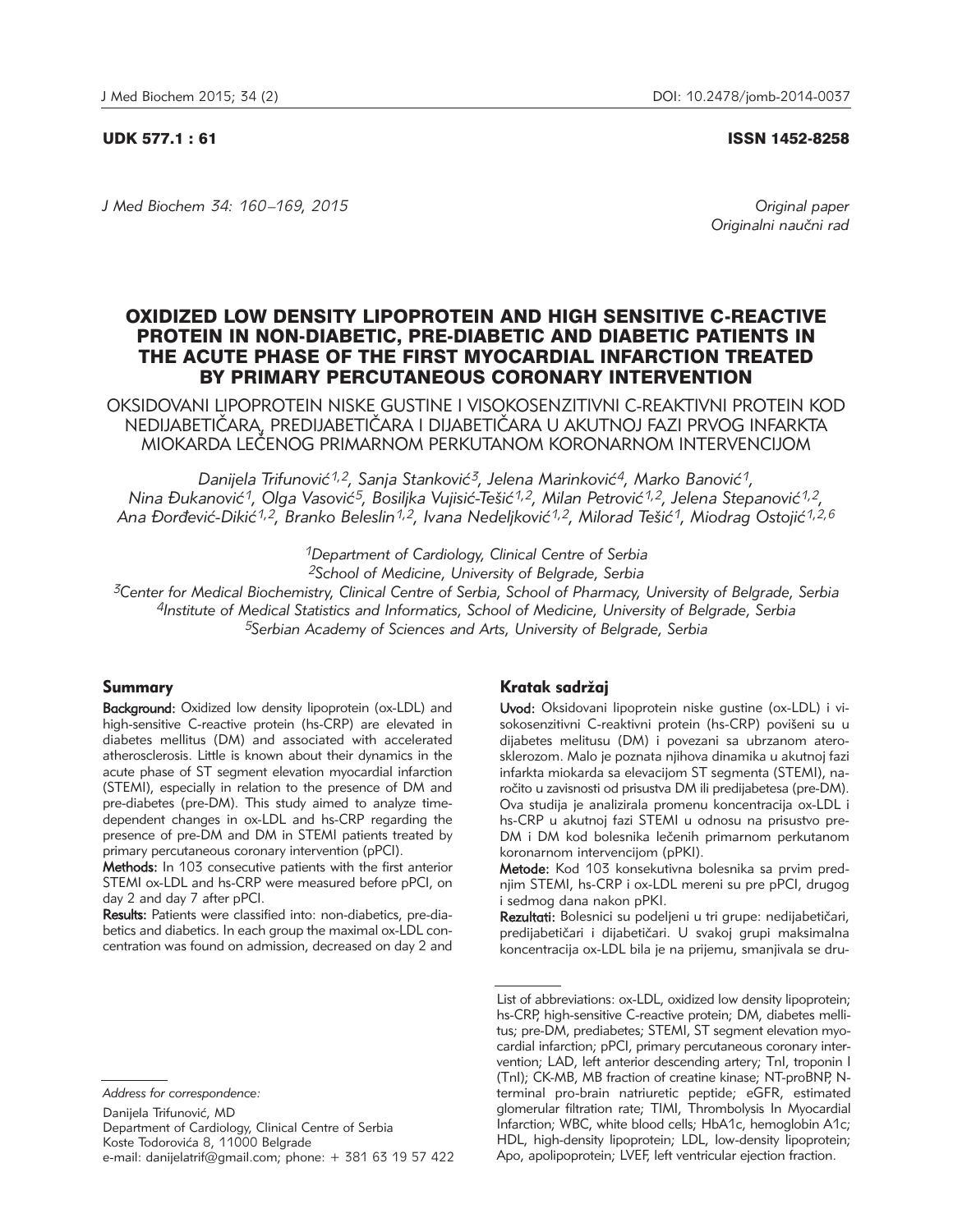reached the lowest values on day 7 (p<0.001). Diabetics had the highest ox-LDL concentrations compared to pre-diabetics and non-diabetics (on admission: p=0.028, on day 2: p=0.056, on day 7: p=0.004). hs-CRP concentration rose from admission, reached its peak on day 2 and decreased on day 7, in each group (p<0.001). Significant differences in hs-CRP concentrations were found between non-diabetics and pre-diabetics on admission (p=0.018) and day 2 (p=0.026). In a multivariate analysis DM was an independent determinant of high ox-LDL concentrations. Both ox-LDL and hs-CRP significantly correlated with Killip class, left ventricular ejection fraction, NT-proBNP and peak troponin I.

Conclusions: In patients with the first STEMI treated by pPCI there were significant differences in ox-LDL and hs-CRP concentrations between non-diabetics, pre-diabetics and diabetics. Ox-LDL and hs-CRP concentrations were related to heart failure parameters.

Keywords: oxidized LDL, high-sensitive C-reactive protein, acute myocardial infarction, diabetes mellitus

# Introduction

Inflammation and oxidative stress within the vascular wall represent key processes in the continuum of coronary atherosclerosis: from plaque formation, to plaque instability and rupture inducing acute myocardial infarction, reperfusion injury after treatment and reparation and tissue healing (1).

C-reactive protein is an acute phase protein produced in the liver that appears in the circulation in response to inflammatory cytokines. High-sensitive C-reactive protein (hs-CRP) is one of the most studied biochemical markers of atherosclerosis and a sensitive marker of increased inflammatory activity within the arterial wall (1, 2). It is elevated in patients with diabetes mellitus (DM), proportionally to the insulin resistance and/or beta cells dysfunction (3), and can be used for cardiovascular risk assessment (4). In patients with the acute ST segment elevation myocardial infarction (STEMI) undergoing primary percutaneous coronary intervention (pPCI) hs-CRP predicts long term mortality, re-infarction and adverse events (5).

The oxidatively modified form of low density lipoprotein (ox-LDL) is a proinflammatory and proatherogenic particle containing free radicals that plays a critical role in atherosclerosis (6). Ox-LDL causes injury to endothelial cells via several complex mechanisms (7–13), acts as a monocyte chemoattractant, impairs the motility of tissue macrophages and induces platelet adhesion (7). Furthermore, ox-LDL in the experimental studies had a devastating effect on myocardial cells, inducing damage and irregular electrical activity similar to other oxidative stress-generating systems (14). Ox-LDL is increased in DM contributing to accelerated atherosclerosis (15). A high level of circulating ox-LDL is an inde-

gog dana i postizala najniže vrednosti sedmog dana (p<0,001). Dijabetičari su uvek imali najviše vrednosti ox-LDL u poređenju sa predijabetičarima i nedijabetičarima (na prijemu: p=0,028, drugog dana: p=0,056 i sedmog dana: p=0,004). Koncentracija hs-CRP je u svakoj grupi rasla od prijema, postizala maksimalne vrednosti drugog dana i smanjivala se sedmog dana (p<0,001). Značajna razlika u koncentraciji hs-CRP između nedijabetičara i predijabetičara registrovana je na prijemu (p=0,018) i drugog dana (p=0,026). U multivarijantnoj analizi DM je bio nezavisan prediktor visokih koncentracija ox-LDL. I ox-LDL i hs-CRP su značajno korelisali sa Killip klasom, ejekcionom frakcijom leve komore, koncentracijom NT-proBNP i maksimalnom vrednošću troponina I.

Zaključak: Kod bolesnika sa prvim STEMI lečenim pPKI postojale su značajne razlike u koncentraciji ox-LDL i hs-CRP između nedijabetičara, predijabetičara i dijabetičara. Koncentracije ox-LDL i hs-CRP značajno su korelisale sa parametrima srčane insuficijencije.

Ključne reči: oksidovani LDL, visokosenzitivni C-reaktivni protein, akutni infarkt miokarda, dijabetes melitus

pendent and significant predictor of future cardiac events in type 2 diabetic patients with chronic coronary artery disease (16). In patients with acute coronary syndrome ox-LDL concentration correlates well with the severity of acute coronary syndrome (17), with the level of hs-CRP (18) and predicts late stent restenosis after pPCI (19).

However, plasma kinetics of ox-LDL in the acute phase of STEMI after mechanical reperfusion and its relation to the level of inflammation is unclear regarding the presence of DM and pre-diabetes (pre-DM). The aim of this study was to evaluate time-dependent changes in ox-LDL and hs-CRP concentrations in STEMI patients treated by pPCI in relation to the presence of DM and pre-DM. We also evaluated relationships between ox-LDL and hs-CRP and left ventricular contractility and heart failure.

### Materials and Methods

# *Patient population*

A total of 103 consecutive patients with the first anterior STEMI treated by pPCI were enrolled in the study from the end of November 2009 to the end of December 2010. The inclusion criteria for this prospective, single center, observational study included recanalization of the left anterior descending artery (LAD) with visually assessed residual stenosis <30%. The STEMI was defined and treated according to ESC guidelines (20). The exclusion criteria were: (1) inability or refusal to provide written informed consent; (2) acute or chronic inflammation or infection (3), a history of autoimmune, malignant disease, liver, kidney or thyroid diseases. The Ethical Committee of our hospital approved the study protocol. Anthropometric parameters including weight and height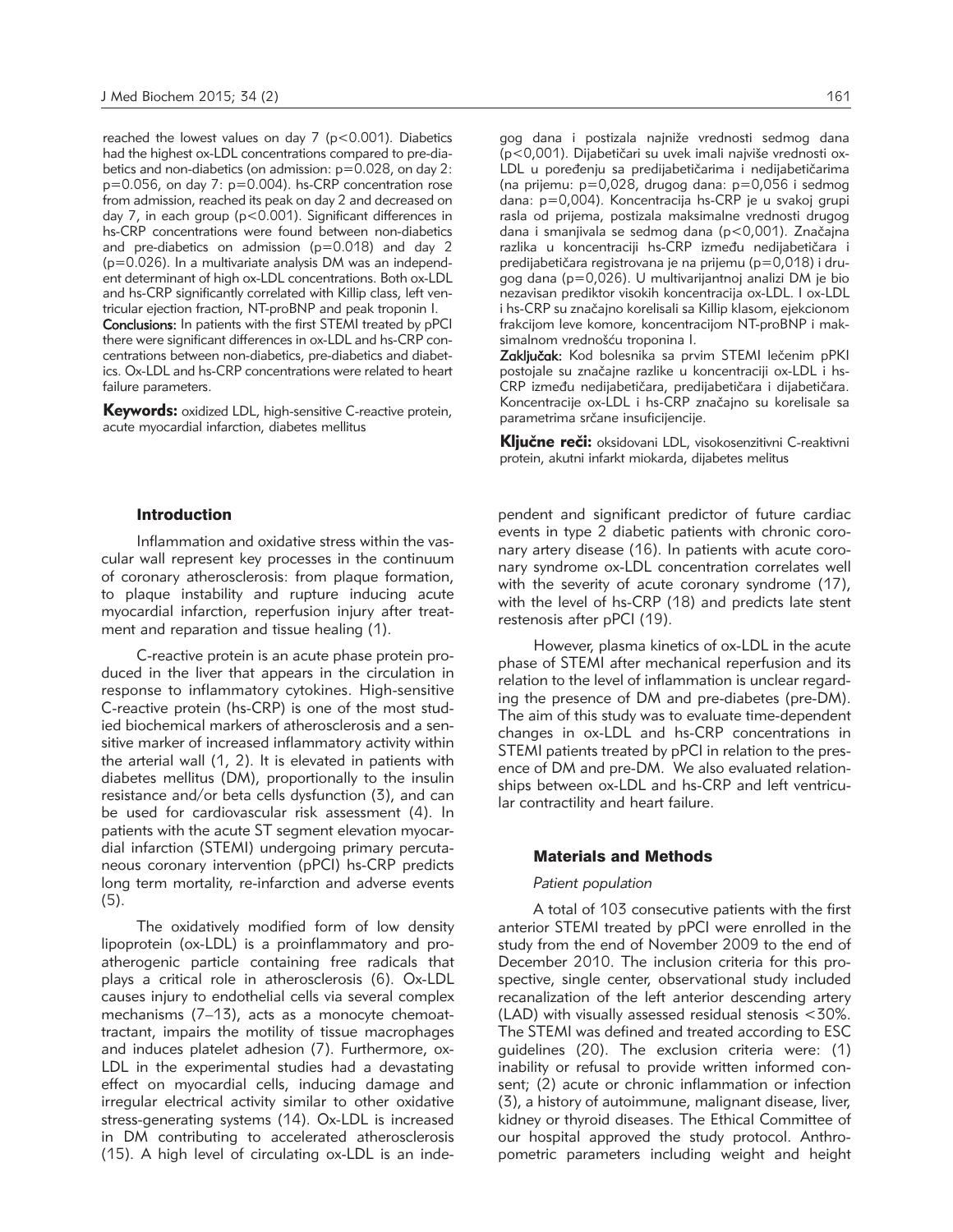were measured for all patients, and their body mass index was calculated as the ratio of weight to height squared. Hypertension was defined as systolic blood pressure ≥140 mmHg, diastolic blood pressure ≥90 mmHg, or use of antihypertensive treatment. DM and pre-DM were defined according to the American Diabetes Association (ADA) 2014 guidelines (21). Patients were considered smokers if they smoked ≥1 cigarette/day at the time of admission or in the preceding 12 months. Clinical manifestation of the heart failure on admission was assessed by Killip class (Killip 1, no heart failure; Killip 2, S3 and/or basal lung crepitations; Killip 3, acute pulmonary edema; Killip 4, cardiac shock).

#### *Blood sampling and biochemical analysis*

When a diagnosis of STEMI was established and a decision to perform pPCI was made, blood samples were obtained from peripheral vein before starting intervention, and 4 h, 8 h, 12 h, 18 h, 24 h, 48 h (2nd day) and 168 h (7th day) after intervention. Blood samples for troponin I (TnI), MB fraction of creatine kinase (CK-MB), N-terminal pro-brain natriuretic peptide (NT-proBNP), and high-sensitive C-reactive protein (hs-CRP) determination were allowed to coagulate at room temperature for 30 min, and then centrifuged at 4000 rpm for 10 min to obtain serum samples. Serum TnI and CK-MB were measured by chemiluminescent microparticle immunoassay (CMIA) on the Architect i2000 System. The serum levels of NT-proBNP were measured by a Roche Cobas 6000 automated analyzer (Roche Diagnostics, Mannheim, Germany). The serum hs-CRP concentrations were measured in blood samples on admission, on the 2nd and  $7<sup>th</sup>$  day by means of the immuno-turbidimetric test (Olympus Life and Material Science Europe GmbH, Ireland) on an Olympus AU 400 analyzer. The lowest detectable level was 0.02 mg/L. Ox-LDL measurement in EDTA plasma from blood samples on admission, on the  $2<sup>nd</sup>$  and  $7<sup>th</sup>$  day was performed using a Mercodia ELISA assay (Mercodia AB, Uppsala, Sweden). In this solid-phase two-site enzyme immunoassay two monoclonal antibodies are directed against separate antigenic determinants on the oxidized apolipoprotein B molecule. The detection limit is <1 mU/L. The intrassay and interassay coefficients of variation were 6.3% and 8%, respectively. Other biochemical and hematologic measurements involved the use of standard assays. The estimated glomerular filtration rate (eGFR) was calculated using an abbreviated Modification of Diet in Renal Disease study formula (22).

# *Primary PCI*

PCI was performed within 12 h from the onset of chest pain by experienced interventionists. In all patients, stent was successfully implanted in LAD. Angiographic Thrombolysis In Myocardial Infarction (TIMI) flow grade was evaluated as described previously (23). Slow/no-reflow was defined as TIMI ≤2 after PCI. All patients and their angiograms were graded according to the number of diseased coronary arteries. A coronary artery was considered diseased if there was any obstructive lesion ≥70% in diameter in that artery or one of its major branches (diameter  $\geq$ 2.5 mm). Medication used in the acute phase included loading a 600 mg dose of clopidogrel and 300 mg of aspirin and an intravenous bolus of heparin before pPCI, followed by dual antiplatelet therapy (clopidogrel or ticlopidine and aspirin) and statins in all patients. Glycoprotein IIb/IIIa inhibitor, thrombectomy and intracoronary vasodilatators were administered at the discretion of the interventional cardiologist.

# *Statistical analysis*

Normality distribution of the analyzed continuous variables was assessed with the Kolmogorov–Smirnov test. Normally distributed continuous variables are expressed with mean  $\pm$  SD, and continuous variables that did not show normal distribution are expressed as the median value and interquartile range (25<sup>th</sup>, 75<sup>th</sup> percentile). Categorical data are shown as frequencies and percentages. Related-samples Friedman's two ways ANOVA by ranks was used to test time-dependent changes in hs-CRP and ox-LDL concentrations. Spearman's rank correlation coefficients were used to assess the relationships between hs-CRP and ox-LDL concentrations and others variables. Binary logistic regression analysis was used to assess determinants of ox-LDL concentrations and hs-CRP concentrations higher than the 75th percentile on admission, on the 2<sup>nd</sup> and 7<sup>th</sup> day. All variables with p less than 0.05 from univariate analysis entered multivariate analysis (Wald method). Results are expressed as the odds ratios (OR) and their 95% confidence intervals (CI) per one standard deviation increment of each measure. The statistical analyses were performed using Statistical Package for Social Sciences (SPSS) version 20.0 (SPSS, Inc., Chicago). Statistical significance was defined as  $p < 0.05$ .

## **Results**

Risk factors, clinical characteristics and baseline biochemical variables are presented in *Table I*. The mean age of patients was 60 years and 73% were male. They were predominately nonsmokers (65%) and hypertensive (65.7%). Twenty-five percent of patients had DM, 35% had pre-DM and 40% did not have DM or pre-DM. Among the patients, 42.7% had hypercholesterolemia and 63% had a BMI>25 kg/m2. The median time from symptom onset to balloon (pPCI intervention) was 4.1 h. On admission, 67% of the patients were in Killip class one, 28% in class two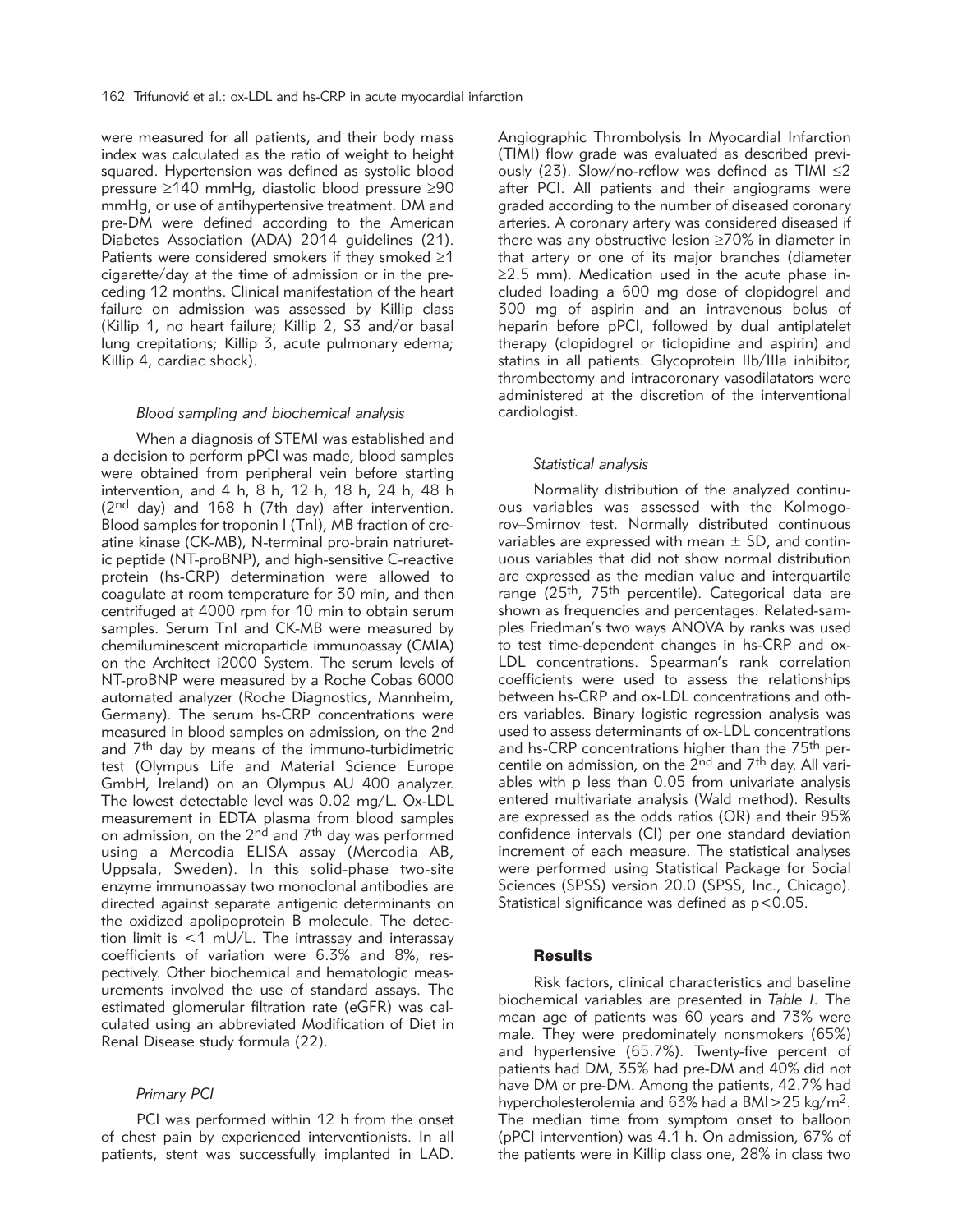# Table I Baseline characteristics.

| N                                                                    | 103                    |  |  |
|----------------------------------------------------------------------|------------------------|--|--|
| Risk factors                                                         |                        |  |  |
| Age (years)                                                          | 59.01±11.90            |  |  |
| Male (%)                                                             | 73                     |  |  |
| Body Mass Index (kg/m <sup>2</sup> )                                 | $26.51 \pm 3.28$       |  |  |
| Waist circumference (cm)                                             | 96.10±11.34            |  |  |
| Hypertension (%)                                                     | 65.7                   |  |  |
| Diabetes (%)                                                         | 25.0                   |  |  |
| Pre-diabetes (%)                                                     | 35.0                   |  |  |
| Without diabetes or pre-diabetes (%)                                 | 40.0                   |  |  |
| Hypercholesterolemia (%)                                             | 44.6                   |  |  |
| Smokers (%)                                                          | 35.1                   |  |  |
| Laboratory findings                                                  |                        |  |  |
| Hemoglobin (g/L)                                                     | 146.10±14.21           |  |  |
| WBC count $(x109/L)$                                                 | $12.39 + 3.66$         |  |  |
| Neutrophil count (×109/L)                                            | $8.06 \pm 4.86$        |  |  |
| Erythrocytes (×1012/L)                                               | $4.48 \pm 0.46$        |  |  |
| Platelets ( $\times$ 10 <sup>9</sup> /L)                             | $232 + 61$             |  |  |
| Fibrinogen (g/L)                                                     | $4.01 \pm 1.07$        |  |  |
| Albumin (g/L)                                                        | $43.26 \pm 5.14$       |  |  |
| Ferritin (µg/L)                                                      | 163.91±110.47          |  |  |
| Glucose (mmol/L)                                                     | $9.09 \pm 3.40$        |  |  |
| HbA1c (%)                                                            | $6.14 \pm 1.26$        |  |  |
| Uric acid (umol/L)                                                   | $292.62 \pm 73.27$     |  |  |
| eGFR (mL/min)                                                        | $96.59 \pm 32.87$      |  |  |
| Tnl $(\mu g/L)$                                                      | $0.56(0.09 - 5.23)$    |  |  |
| $CK-MB$ ( $\mu$ g/L)                                                 | $8.2(3.1 - 35.8)$      |  |  |
| NT-proBNP (pg/mL) (ng/L)                                             | 279.4 (126.00-1011.00) |  |  |
| Total cholesterol (mmol/L)                                           | $6.19 \pm 1.30$        |  |  |
| HDL cholesterol (mmol/L)                                             | $1.20 \pm 0.38$        |  |  |
| LDL cholesterol (mmol/L)                                             | $4.10 \pm 1.16$        |  |  |
| Triglycerides (mmol/L)                                               | 1.49 (1.12-1.30)       |  |  |
| Apo Al $(g/L)$                                                       | $1.43 \pm 0.27$        |  |  |
| Apo $B(g/L)$                                                         | $1.13 \pm 0.29$        |  |  |
| Clinical features                                                    |                        |  |  |
| Time from chest pain onset to balloon (min)                          | 248 (161-330)          |  |  |
| Killip class $1/2/3/4$ on admission (%)                              | 67/28/5/0              |  |  |
| Left ventricular ejection fraction $-$ EF (%)                        | $48.1 \pm 10.0$        |  |  |
| $1/2/3$ vessel disease (%)                                           | 63/15/22               |  |  |
| Number of implanted stents                                           | 1(1.3)                 |  |  |
| Bare metal stent (%)                                                 | 75                     |  |  |
| Slow flow / no reflow (i.e. TIMI flow grade $\leq$ 2) after pPCI (%) | 13                     |  |  |
| In-hospital mortality (%)                                            | 5.8                    |  |  |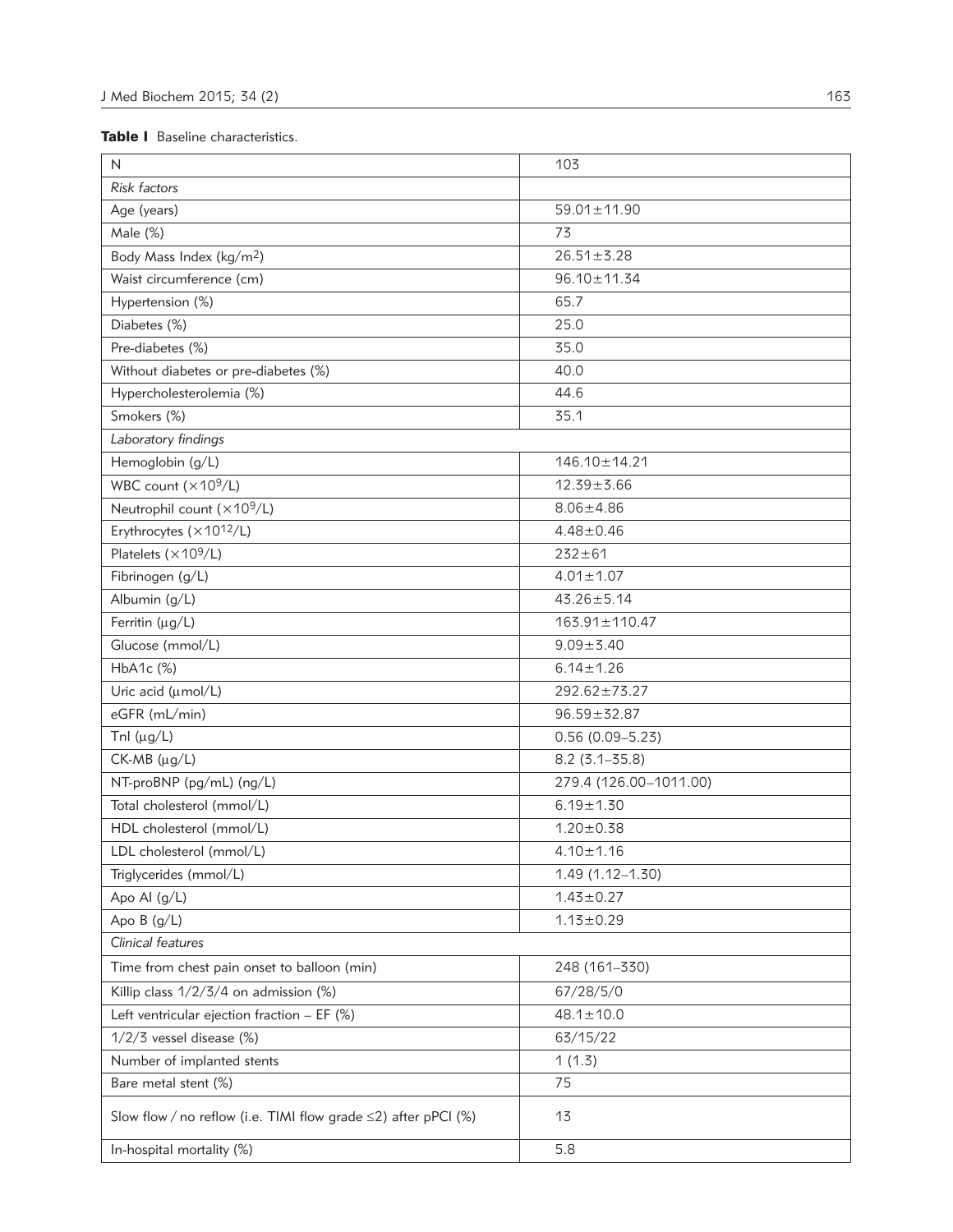|                     | All patients<br>$(n=103)$    | No-DM<br>$(n=41)$             | Pre-DM<br>$(n=36)$        | <b>DM</b><br>$(n=26)$                 | p     |
|---------------------|------------------------------|-------------------------------|---------------------------|---------------------------------------|-------|
| $ox-LDL$ (U/L)      |                              |                               |                           |                                       |       |
| Admission           | 102.00<br>$(84.48 - 118.32)$ | 65.94*<br>$(53.25 - 86.46)$   | $49.00*$<br>(38.17–63.50) | 113.11<br>$(96.00 - 167.00)$          | 0.028 |
| $2nd$ day           | 65.94<br>$(53.25 - 86.46)$   | 62.00*<br>$(51.30 - 79.40)$   | $44.31*$<br>(36.18–51.00) | $44.31*$<br>$(36.18 - 51.00)$         | 0.056 |
| 7 <sup>th</sup> day | 49.00<br>(38.17–63.50)       | $44.31*$<br>$(36.18 - 51.00)$ | $52.49*$<br>(38.05–61.00) | 58.00<br>$(48.00 - 88.57)$            | 0.004 |
| $hs-CRP$ (mg/L)     |                              |                               |                           |                                       |       |
| Admission           | 3.46<br>$(1.40 - 9.95)$      | 2.20<br>$(1.15 - 4.0)$        | 4.80†<br>$(2.03 - 10.70)$ | $7.35 \text{ }^+$<br>$(3.13 - 32.70)$ | 0.001 |
| $2nd$ day           | 49.30<br>$(23.70 - 116.00)$  | 32.40<br>$(17.63 - 93.78)$    | 58.3†<br>(34.2–158.00)    | 52.60†<br>$(26.60 - 123.74)$          | 0.059 |
| 7 <sup>th</sup> day | 18.21<br>$(7.90 - 52.78)$    | 11.80<br>$(6.90 - 33.90)$     | 20.60<br>$(9.80 - 70.18)$ | 24.10†<br>$(6.9 - 67.54)$             | 0.258 |

Table II Time-dependent changes in ox-LDL and hs-CRP concentrations.

\* p<0.05 compared to DM † p<0.05 compared to no-DM

Table III Time-dependent changes in plasma lipid and lipoprotein concentrations.

|                            | All patients<br>$(n=103)$ | No-DM<br>$(n=41)$   | Pre-DM<br>$(n=36)$  | <b>DM</b><br>$(n=26)$ | p     |  |  |
|----------------------------|---------------------------|---------------------|---------------------|-----------------------|-------|--|--|
| Total cholesterol (mmol/L) |                           |                     |                     |                       |       |  |  |
| Admission                  | $6.19 \pm 1.30$           | $6.08 \pm 1.21$     | $6.03 \pm 1.00$     | $6.32 \pm 1.41$       | 0.632 |  |  |
| $2nd$ day                  | $5.10 \pm 1.07$           | $5.15 \pm 1.14$     | $4.88 \pm 0.74$     | $5.33 \pm 1.27$       | 0.288 |  |  |
| 7 <sup>th</sup> day        | $4.31 \pm 0.95$           | $4.27 \pm 0.88$     | $4.19 \pm 0.70$     | $4.49 \pm 1.11$       | 0.448 |  |  |
| HDL cholesterol (mmol/L)   |                           |                     |                     |                       |       |  |  |
| Admission                  | $1.20 \pm 0.38$           | $1.25 \pm 0.42$     | $1.21 \pm 0.29$     | $1.08 \pm 0.43$       | 0.234 |  |  |
| $2nd$ day                  | $1.09 \pm 0.25$           | $1.11 \pm 0.29$     | $1.12 \pm 0.23$     | $1.00 \pm 0.21$       | 0.161 |  |  |
| 7 <sup>th</sup> day        | $0.90 \pm 0.21$           | $0.87 + 0.21$       | $0.93 \pm 0.26$     | $0.88 + 0.18$         | 0.412 |  |  |
| LDL cholesterol (mmol/L)   |                           |                     |                     |                       |       |  |  |
| Admission                  | $4.10 \pm 1.16$           | $4.02 \pm 1.05$     | $3.95 \pm 0.84$     | $4.21 \pm 1.38$       | 0.674 |  |  |
| 2 <sup>nd</sup> day        | $3.23 \pm 0.91$           | $3.23 \pm 1.01$     | $3.07 \pm 0.61$     | $3.39 \pm 0.98$       | 0.398 |  |  |
| 7 <sup>th</sup> day        | $2.72 \pm 0.90$           | $2.77 \pm 0.79$     | $2.56 \pm 0.69$     | $2.77 \pm 0.92$       | 0.543 |  |  |
| $TG$ (mmol/L)              |                           |                     |                     |                       |       |  |  |
| Admission                  | $1.49(1.12 - 1.30)$       | $1.44(1.09 - 2.32)$ | $1.53(1.19-1.95)$   | $1.57(1.11 - 2.29)$   | 0.946 |  |  |
| $2nd$ day                  | $1.60(1.27-2.00)$         | $1.61*$ (1.37-1.97) | $1.42*$ (1.17-1.76) | 1.81 (1.44-2.78)      | 0.013 |  |  |
| 7 <sup>th</sup> day        | $1.39(1.16 - 1.84)$       | $1.34*$ (1.06-1.60) | $1.38*$ (1.06-1.84) | $1.58(1.39 - 2.09)$   | 0.022 |  |  |
| Apo Al (mmol/L)            |                           |                     |                     |                       |       |  |  |
| Admission                  | $1.43 \pm 0.27$           | $1.45 \pm 0.31$     | $1.42 \pm 0.25$     | $1.42 \pm 0.22$       | 0.878 |  |  |
| 2 <sup>nd</sup> day        | $1.28 + 0.21$             | $1.30 \pm 0.22$     | $1.30 \pm 0.20$     | $1.16 \pm 0.17$       | 0.104 |  |  |
| 7 <sup>th</sup> day        | $1.13 \pm 0.22$           | $1.12 \pm 0.20$     | $1.15 \pm 0.24$     | $1.10 \pm 0.17$       | 0.841 |  |  |
| Apo B (mmol/L)             |                           |                     |                     |                       |       |  |  |
| Admission                  | $1.13 \pm 0.29$           | $1.12 + 30$         | $1.05 \pm 0.21$     | $1.20 \pm 0.28$       | 0.137 |  |  |
| $2nd$ day                  | $1.03 \pm 0.26$           | $0.99 \pm 0.25*$    | $1.10 \pm 0.21*$    | $1.21 \pm 0.30$       | 0.033 |  |  |
| 7 <sup>th</sup> day        | $0.89 + 0.21$             | $0.87 \pm 0.20*$    | $0.85 \pm 0.16*$    | $1.01 \pm 0.24$       | 0.045 |  |  |

\* p<0.05 compared to DM † p<0.05 compared to no-DM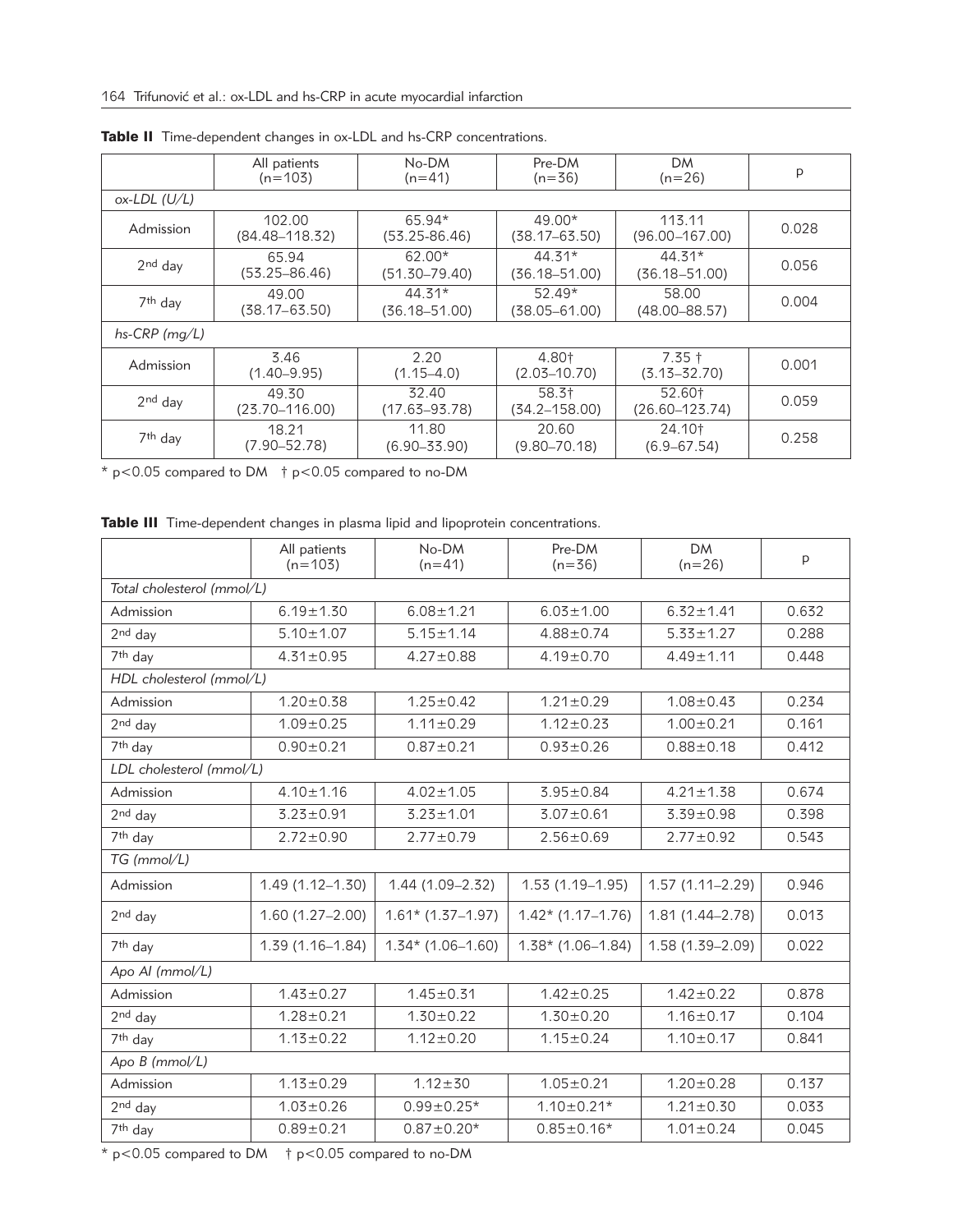|                                | ox-LDL<br>on admission | ox-LDL<br>$2nd$ day | ox-LDL<br>7 <sup>th</sup> day | hs-CRP<br>on admission | hs-CRP<br>$2nd$ day | hs-CRP<br>7 <sup>th</sup> day |
|--------------------------------|------------------------|---------------------|-------------------------------|------------------------|---------------------|-------------------------------|
| Glucose on admission           | 0.158                  | 0.194               | $0.269*$                      | 0.175                  | $0.334**$           | 0.158                         |
| HbA1c                          | $0.311**$              | $0.262*$            | $0.365**$                     | $0.400**$              | $0.279*$            | $0.220*$                      |
| WBC on admission               | 0.150                  | 0.045               | 0.070                         | 0.130                  | $0.471**$           | $0.373**$                     |
| Neutrophils on admission       | 0.105                  | $-0.019$            | 0.042                         | 0.124                  | $0.399**$           | $0.265**$                     |
| NT-proBNP on admission         | $0.242*$               | $0.252*$            | $0.258*$                      | $0.417**$              | $0.213*$            | $0.280**$                     |
| NT-pro BNP 2nd day             | 0.241                  | 0.200               | 0.242                         | $0.263*$               | $0.533**$           | $0.394**$                     |
| NT-pro BNP 7 <sup>th</sup> day | 0.254                  | $0.294*$            | 0.211                         | $0.427**$              | $0.484**$           | $0.549**$                     |
| hs-CRP on admission            | 0.183                  | $0.220*$            | $0.256*$                      |                        |                     |                               |
| hs-CRP 2nd day                 | 0.145                  | $0.220*$            | $0.259*$                      | $\qquad \qquad -$      |                     | $\qquad \qquad -$             |
| hs-CRP 7 <sup>th</sup> day     | 0.073                  | 0.169               | 0.184                         | -                      |                     | $\qquad \qquad -$             |
| HDL 7 <sup>th</sup> day        | $-0.217*$              | $-0.203*$           | $-0.141$                      | $-0.142$               | $-0.222*$           | $-0.156$                      |
| Apo Al 2nd day                 | $-0.284*$              | $-0.356*$           | $-0.232$                      | $-0.239*$              | $-0.140$            | $-0.027$                      |
| Apo Al 7 <sup>th</sup> day     | $-0.388**$             | $-0.458**$          | $-0.372**$                    | $-0.317*$              | $-0.395**$          | $-0.355**$                    |
| Tnl peak                       | $0.252*$               | 0.101               | $-0.064$                      | 0.117                  | $0.379**$           | $0.462**$                     |
| No-DM/pre-DM/DM                | $0.285**$              | $0.267*$            | $0.370**$                     | $0.378**$              | $0.213*$            | 0.143                         |
| Killip class                   | $0.249*$               | $0.242*$            | $0.191*$                      | $0.290**$              | $0.472**$           | $0.304**$                     |
| <b>LVEF</b>                    | $-0.335**$             | $-0.291*$           | $-0.260*$                     | $-0.115$               | $-0.380**$          | $-0.229*$                     |

Table IV Correlations between ox-LDL and hs-CRP concentrations and clinical and biochemical parameters.

and 5% in class three. The peak concentration of TnI was 88.27 (29.48-167.91) µg/L. The concentrations of NT-proBNP (pg/mL) (ng/L) were as follows: on admission 290.05 (126.10–1039.50), on the 2nd day 3170 (1201–4990) and on the 7th day 1237.50 (489.63–2576.75).

Time-dependent changes in ox-LDL and hs-CRP in the whole study group and comparisons between patients with non-DM vs pre-DM vs DM are presented in *Table 2*. In the whole group and in each of the three subgroups changes in ox-LDL concentration were statistically significant and showed the same pattern: maximal on admission, decreased on the  $2<sup>nd</sup>$  day and minimal on the 7<sup>th</sup> day (p<0.001, for each group). At each time point diabetics had the highest ox-LDL concentrations compared to no-DM and pre-DM groups (on admission: p=0.028, on day 2: p=0.056, on day 7: p=0.004), whereas differences between no-DM and pre-DM groups were insignificant.

Time-dependent changes in hs-CRP concentrations were also significant and showed the same pattern within each group: hs-CRP concentrations rose

from admission, reached peak values on the 2<sup>nd</sup> day and decreased on the 7<sup>th</sup> day, but to levels above the start values (p<0.001) (*Table II*). Diabetics had all hs-CRP concentrations statistically significantly higher compared to non-diabetics. The differences between non-diabetics and pre-diabetics were significant on admission ( $p=0.010$ ) and on the 2<sup>nd</sup> day ( $p=0.026$ ), whereas differences between pre-diabetics and diabetics were not significant (*Table II*).

Time-dependent changes in plasma lipid and lipoprotein concentrations with comparisons between non-diabetics, pre-diabetics and diabetics are presented in *Table III*.

Correlations between ox-LDL and hs-CRP concentrations and the biochemical and clinical parameters are presented in *Table IV*. Ox-LDL concentrations did not correlate with LDL levels. In the multivariate logistic regression analysis, independent determinants for ox-LDL concentration higher than the 75<sup>th</sup> percentile on admission were diabetes mellitus (OR 8.013, 95% CI 1.735–36.999, p=0.008) and peak TnI (OR 4.004, 95% CI 1.566–10.241, p=0.004), on the 2<sup>nd</sup> day diabetes mellitus (OR 10.741, 95% CI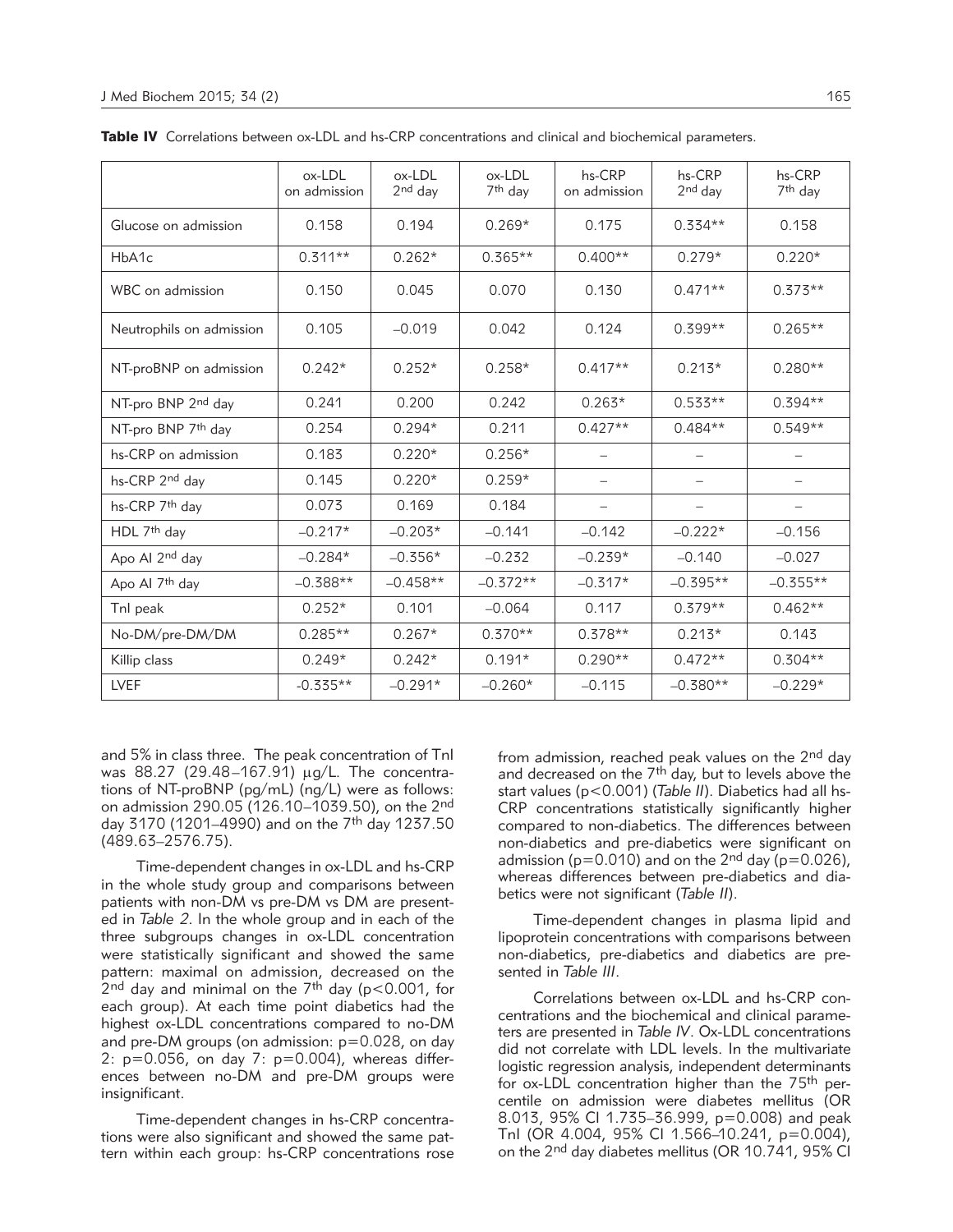2.394–48.191, p=0.002) and peak TnI (OR 2.333, 95% CI 1.063-5.123, p=0.035), and on the 7<sup>th</sup> day diabetes mellitus (OR 12.006, 95% CI 1.575– 91.503, p=0.016) and Killip class (OR 12.006, 95% CI 1.120–33.840, p=0.037). In the multivariate logistic regression analysis independent predictors of hs-CRP concentration higher than the 75th percentile on admission were NT-proBNP concentration on admission (OR 3.312, 95% CI 1.462–9.990,  $p=0.006$ ), on the 2<sup>nd</sup> day Killip class (OR 18.446, 95% CI 3.057-111.321, p=0.001), glucose on admission (OR 1.535, 95% 1.024–2.332, p=0.038), WBC count on admission (OR 2.798, 95% CI 1.060–7.383, p=0.038) and 2nd day NT-proBNP concentration (OR 4.914, 95% CI 1.714–14.090, p=0.003), and NT-proBNP concentration on the 7<sup>th</sup> day (OR 15.712, 95% CI 2.647–93.285, p=0.002). DM and pre-DM were significant predictors of hs-CRP concentrations in univariate, but not in multivariate analyses.

# **Discussion**

To the best of our knowledge, the present study is the first to analyze the dynamics of ox-LDL and hs-CRP plasma concentrations regarding the presence of DM, pre-DM and no diabetes in the acute phase of the first myocardial infarction treated by primary percutaneous coronary intervention. It has allowed us to make several inferences. First, time-dependent changes in the ox-LDL concentration are similar regardless of the presence of DM or pre-DM, with the highest values on admission and a gradual fall towards the 7<sup>th</sup> day. However, patients with diabetes had significantly higher levels of ox-LDL before and after pPCI compared to pre-diabetics and non-diabetics. Second, the independent determinants of plasma ox-LDL concentrations in the acute STEMI phase were DM, peak TnI and Killip class. Third, the dynamics of hs-CRP concentration during the acute STEMI phase is uniform apart from the presence of DM or pre-DM, with the lowest values on admission and peak on the 2<sup>nd</sup> day after pPCI. Nevertheless, not only diabetics but also pre-diabetics had significantly higher hs-CRP concentrations compared to non-diabetics. Fourth, both ox-LDL and hs-CRP levels were significantly associated with the heart failure parameters, including Killip class, left ventricular ejection fraction and NT-proBNP.

Previous studies evaluating the association between plasma ox-LDL concentration and acute coronary syndrome revealed higher levels of ox-LDL in more severe clinical forms of acute coronary syndrome (24–26). Data regarding the plasma kinetics of ox-LDL in patients with acute myocardial infarction treated by prim PCI are scarce and results strongly depend on the methodology used for the ox-LDL assay. In the prospective study by Tsmikas et al. (27) minimal ox-LDL measured by the antibody E06 (OxLDL-E06), determining the content of oxidized phospholipids per apolipoprotein B-100, increased at hospital discharge and at 30 days in patients with myocardial infarction and decreased towards the baseline over the next 7 months. Also, a rapid transient increment in ox-LDL concentration immediately after pPCI was reported following elective percutaneous coronary intervention in patients with stable angina pectoris (28). We, as others (19, 29), found the maximal values of ox-LDL before pPCI and then a gradual decrement on the 2<sup>nd</sup> and further on the 7<sup>th</sup> day. This pattern of plasma kinetics is in accordance with the concept that plaque rupture is followed by release of ox-LDL particles from the vascular wall or oxidized phospholipids that bind to circulating LDL and cause an increment in plasma ox-LDL. In previous studies (28), release of ox-LDL resulted in immune complex formation with ultimate clearance of these particles that could explain the decrement of ox-LDL concentration in the days following pPCI found in the current study.

The main finding of our study is that diabetics in the acute STEMI phase before and during the first week after pPCI have higher plasma ox-LDL concentrations compared to pre-diabetics and non-diabetics. Several studies have shown increased oxidative stress in diabetes with increased values of ox-LDL compared to non-diabetics (15, 30), but to the best of our knowledge, this is the first study confirming that diabetics have increased ox-LDL in the acute STEMI phase compared to both non-diabetics and pre-diabetics. In chronic states, serum levels of ox-LDL were found to be significantly increased in patients with impaired glucose tolerance (pre-diabetes) compared to individuals with normal glucose tolerance (31). In the current study, in the acute phase of STEMI, we could not find a significant difference in serum ox-LDL concentrations between non-diabetics and prediabetics.

Previous studies have identified body mass index (30), percent of visceral fat (30), and duration of diabetes (15) as important determinants of the ox-LDL concentration. In our study, plasma ox-LDL concentrations in STEMI patients did not correlate with BMI, or with waist circumferences, suggesting that in the acute STEMI these parameters might not be crucial for the level of oxidative modification of LDL. Whereas glucose concentration on admission was not a determinant of the ox-LDL plasma concentration, presence of DM and quality of glucose metabolic control in the past several months, i.e. HbA1c were. Furthermore, DM was the only investigated parameter that was a significant and independent predictor of high ox-LDL concentrations in the multivariate analysis, for all three time points. These data strongly suggest the importance of DM with regard to oxidative stress during the acute STEMI.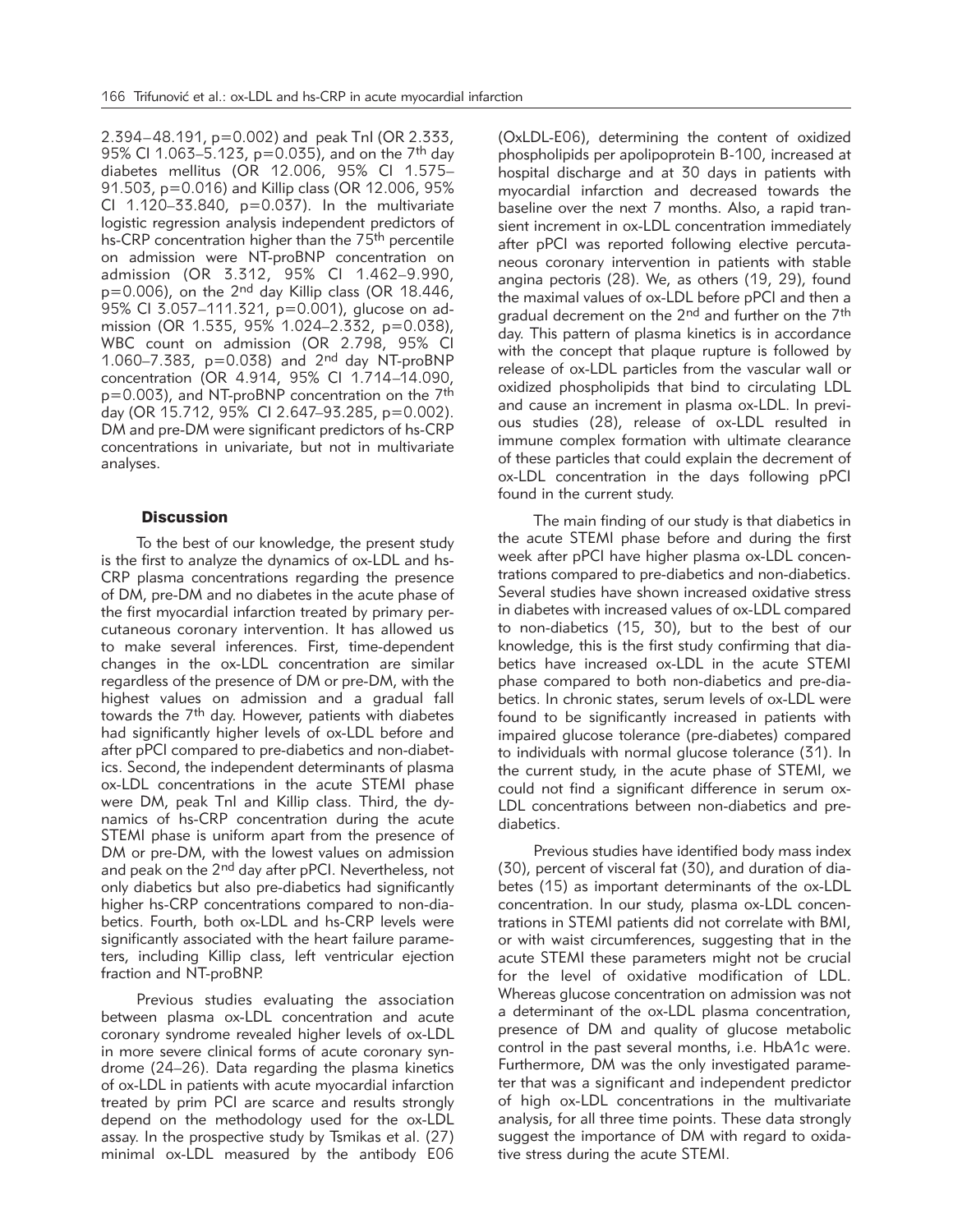The relationships between ox-LDL and other plasma lipid fractions in chronic stable patients were previously investigated. In patients with impaired fasting glucose (IGF) (pre-diabetes) a strong correlation was detected between ox-LDL and LDL cholesterol and triglycerides indicating that LDL oxidation in IGF is preferentially associated with dyslipidemia (31). In older individuals determinants of ox-LDL in the multivariate analysis were LDL cholesterol, triglycerides, and high-density lipoprotein (HDL) cholesterol (33). In the current study, in the acute STEMI phase ox-LDL did not correlate well with LDL concentration, but was significantly inversely related to HDL cholesterol and apolipoprotein AI (Apo AI) concentrations. HDL and ox-LDL are antagonists in atherothrombosis (34). Their mutual interactions in the acute phase of STEMI were not investigated. HDL-associated enzyme paraoxonase that inhibits the oxidation of LDL and PAFacetyl hydrolase, which circulates in association with HDL and degrades bioactive oxidized phospholipids, could be potential parameters explaining the inverse relation between ox-LDL and HDL concentrations in our study group. Apo AI, a major protein component of HDL, promotes fat efflux, including cholesterol, from tissues to the liver for excretion. In our study, Apo AI concentration in STEMI patients significantly inversely correlated with ox-LDL and this relation has not been previously described.

It has been suggested that oxidative stress and chronic inflammation during atherosclerosis are mutually coupled processes (1). The results of our study – the positive correlation between ox-LDL and hs-CRP concentrations in acute STEMI patients – are in agreement with the recently published data (18). Data regarding the potential mechanisms connecting plasma ox-LDL and hs-CRP concentrations in the acute STEMI phase are scarce. In experimental models, C-reactive protein binds to oxidized LDL through recognition of a ligand phosphorylcholine of oxidized phospholipids  $(34)$ , as part of the innate immune response to oxidized phospholipids within ox-LDL. C-reactive protein also promotes ox-LDL uptake in macrophages (35). In our study, correlations between hs-CRP and ox-LDL concentrations during the STEMI course showed that the level of inflammation and increment in serum hs-CRP concentration after pPCI are proportional to the plasma ox-LDL concentration before pPCI.

Previous studies evaluating the clinical relevance of circulating ox-LDL concentration in STEMI patients treated by pPCI predominately explored whether ox-LDL can predict stent restenosis during the follow-up (29). To the best of our knowledge, our study is the first connecting the level of plasma ox-LDL with acute heart failure. In our study, ox-LDL was associated with the Killip class on admission, NT-pro BNP and left ventricular ejection fraction. Furthermore, ox-LDL on admission was related to the traditional marker of infarct size, peak value of TnI, independently from other covariates. In previous studies, plasma ox-LDL was reported to be related to the NYHA function class and LV EF in chronic heart failure patients (36). In an experimental model, ox-LDL induced ventricular myocyte damage and abnormal electric activity (37). Interestingly, in our study plasma ox-LDL before pPCI had the strongest correlation with the marker of infarct size and the parameters of heart failure, suggesting that the concentration of circulating ox-LDL particle before pPCI might impact the success of myocardial reperfusion and functional left ventricular recovery. Indeed, in experimental models of myocardial ischaemia-reperfusion, receptors for ox-LDL particles (lecithin-like ox-LDL receptors) were found to be up-regulated and coupled with apoptosis, necrosis and left ventricular functional deterioration (38).

hs-CRP is one of the most often evaluated biomarkers of atherosclerosis, since atherosclerosis is a process of low grade inflammation. It was shown to be increased in pre-diabetes (39, 40). However, this is the first study that showed that in the acute STEMI patients with pre-diabetes also have higher hs-CRP compared to non-diabetics while the difference compared to diabetics is insignificant. Pre-DM or DM were determinants of hs-CRP concentration on admission and on the 2<sup>nd</sup> day in univariate, but not in multivariate analyses.

The kinetics of serum hs-CRP in STEMI patients with the peak achieved 48 h to 72 h after mechanical revascularization, and decrement between the third and seventh day found in this study is similar to the results of others (43). Association between peak TnI and hs-CRP concentrations on day 2 and 7 found in this study is in accordance with the results from previous studies (41) suggesting that after mechanical revascularization hs-CRP increases in the first days proportionally to the infarct size. Clinical relevance of increased hs-CRP in STEMI patients treated with pPCI was extensively studied, and hs-CRP on admission, before or immediately after procedures was found to be a predictor of mortality (42–44) although its prognostic value depends on the time from chest pain onset to blood sampling. In the current study, 2<sup>nd</sup> day hs-CRP concentration in STEMI patients after pPCI significantly correlated with heart failure parameters, including Killip class, NT-pro BNP and left ventricular ejection fraction. The association between the baseline hs-C-reactive protein concentration and heart failure was previously described in a wide heterogeneous group of patients with the acute coronary syndrome (45).

#### *Study limitation*

The results of the current study should be interpreted with some limitation. The present study is a relatively small single centre study. However, our population consisted of homogenous first anterior STEMI patients treated by pPCI that allows more uniform dynamics of biomarkers.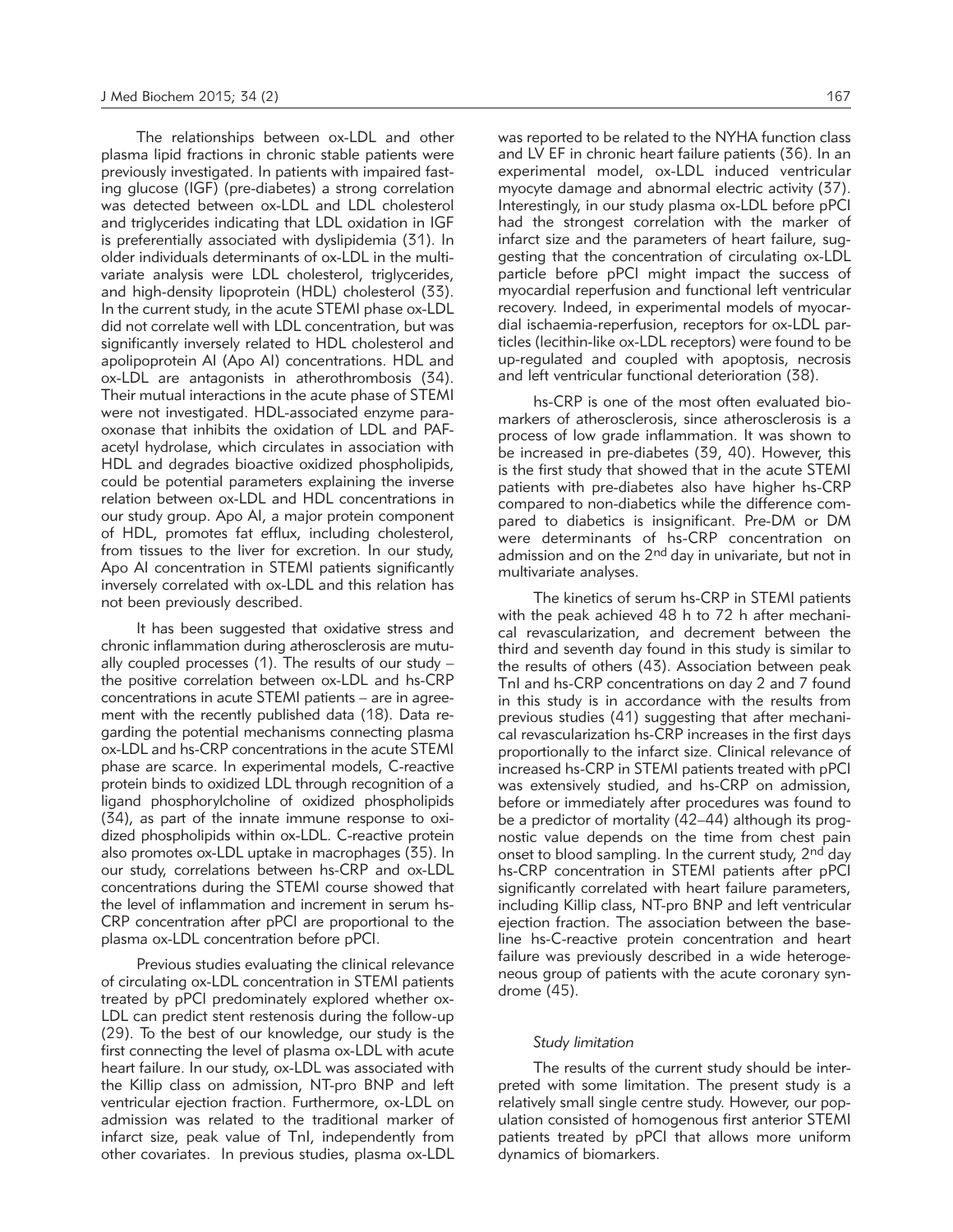# Conclusion

Among patients with the first anterior STEMI treated by pPCI, there are significant differences in the concentration of hs-CRP and ox-LDL between pre- diabetics, diabetics and non-diabetic individuals. Diabetes is an important independent determinant of high ox-LDL in the acute STEMI. Both ox-LDL and hs-CRP levels in patients with acute STEMI treated by pPCI are associated with markers of acute heart failure. Whether the higher levels of ox-LDL and hs-CRP in pre-DM and DM STEMI patients could be tran-

#### References

- 1. Libby P, Ridker PM, Hansson GK. Inflammation in atherosclerosis: from pathophysiology to practice. J Am Coll Cardiol 2009; 54: 2129–38.
- 2. Ridker PM, Rifai N, Rose L, Buring JE, Cook NR. Comparison of C-reactive protein and low-density lipoprotein. N Engl J Med 2002; 347: 1557–65.
- 3. Pfützner A, Forst T. High-sensitive C-reactive protein as cardiovascular risk marker in patients with diabetes mellitus. Diebetes Technol Ther 2006; 8: 28–36.
- 4. Pfützner A, Schöndorf T, Hanefeld M, Forst T. High-sensitivity C-reactive protein predicts cardiovascular risk in diabetic and nondiabetic patients: effects of insulin-sensitizing treatment with pioglitazone. J Diabetes Sci Technol 2010; 4: 706–16.
- 5. Ortolani P, Marzocchi A, Marrozzini C, Palmerini T, Saia F, Taglieri N, et al. Predictive value of high sensitivity Creactive protein in patients with ST-elevation myocardial infarction treated with percutaneous coronary intervention. Eur Heart J 2008; 29: 1241–9.
- 6. Li D, Mehta JL. Oxidized LDL, a critical factor in atherogenesis. Cardiovasc Res 2005; 68: 353–4.
- 7. Li D, Mehta JL. Antisense to endothelial ox-LDL receptor LOX-1 inhibits ox-LDL-mediated upregulation of MCP-1 expression and monocyte adhesion to human coronary artery endothelial cells. Circulation 2000; 101: 2889–95.
- 8. Li D, Mehta JL. Upregulation of endothelial receptor for oxidized LDL (LOX-1) by oxidized LDL and implications in apoptosis of human coronary artery endothelial cells: evidence from use of antisense LOX-1 mRNA and chemical inhibitors. Arterioscler Thromb Vasc Biol 2000; 20: 1116–22.
- 9. Ren S, Shatadal S, Shen GX. Protein kinase C-beta mediates lipoprotein-induced generation of PAI-1 from vascular endothelial cells. Am J Physiol 2000; 278: E656.
- 10. Li D, Liu L, Chen H, Sawamura T, Mehta JL. LOX-1 mediates oxidized LDL-induced expression of matrix metalloproteinases (MMPs) in human coronary artery endothelial cells. Circulation 2003; 107: 612–7.
- 11. Mehta JL, Li D, Chen H, Joseph J, Romeo F. Inhibition of LOX-1 by statins may relate to upregulation of eNOS. Biochem Biophys Res Commun 2001; 289: 857–61.

slated into poor clinical outcome regarding heart failure remains to be determined in larger prospective studies.

*Acknowledgement of grant support.* This work was supported by a grant from the Ministry of Education and Science, Republic of Serbia, No 145053.

#### Conflict of interest statement

The authors stated that have no conflicts of interest regarding the publication of this article.

- 12. Cominacini L, Pasini AF, Garbin U, Davoli A, Tosetti ML, Campagnola M, et al. Oxidized low density lipoprotein (ox-LDL) binding to ox-LDL receptor-1 in endothelial cells induces the activation of NF-kappa B through an increased production of intracellular reactive oxygen species. J Biol Chem 2000; 28: 12633–8.
- 13. Zhu Y, Liao H, Xie X, Yuan Y, Lee TS, Wang N, et al. Oxidized LDL down regulates ATP-binding cassette transporter-1 in human vascular endothelial cells via inhibiting liver X receptor (LXR). Cardiovasc Res 2005; 68: 425–32.
- 14. Khorrami A, Ghanbarzadeh S, Ziaee M, Arami S, Andalib S, Maleki-Dizaji N, et al. Effects of LDL and Oxidized LDL on Cardiac Function in Isoproterenol-induced Myocardial Infarction in Rat. Drug Res (Stuttg) 2014 Jan 17. (Epub ahead of print)
- 15. Nakhjavani M, Khalilzadeh O, Khajeali L, Esteghamati A, Morteza A, Jamali A, et al. Serum oxidized-LDL is associated with diabetes duration independent of maintaining optimized levels of LDL-cholesterol. Lipids 2010; 45: 321–7.
- 16. Shimada K, Mokuno H, Matsunaga E, Miyazaki T, Sumi yoshi K, Kume A, et al. Predictive value of circulating oxidized LDL for cardiac events in type 2 diabetic patients with coronary artery disease. Diabetes Care 2004; 27: 843–4.
- 17. Ehara S, Ueda M, Naruko T, Haze K, Itoh A, Otsuka M, et al. Elevated levels of oxidized low density lipoprotein show a positive relationship with the severity of acute coronary syndromes. Circulation 2001; 103: 1955–60.
- 18. Zhang YC, Wei JJ, Wang F, Chen MT, Zhang MZ. Elevated levels of oxidized low-density lipoprotein correlate positively with C-reactive protein in patients with acute coronary syndrome. Cell Biochem Biophys 2012; 62: 365–72.
- 19. Naruko T, Ueda M, Ehara S, Itoh A, Haze K, Shirai N, et al. Persistent high levels of plasma oxidized low-density lipoprotein after acute myocardial infarction predict stent restenosis. Arterioscler Thromb Vasc Biol 2006; 26: 877–83.
- 20. Steg PG, James SK, Atar D, Badano LP, Blömstrom-Lundqvist C, Borger MA, et al. ESC Guidelines for the management of acute myocardial infarction in patients presenting with ST-segment elevation. Eur Heart J 2012; 33: 2569–619.